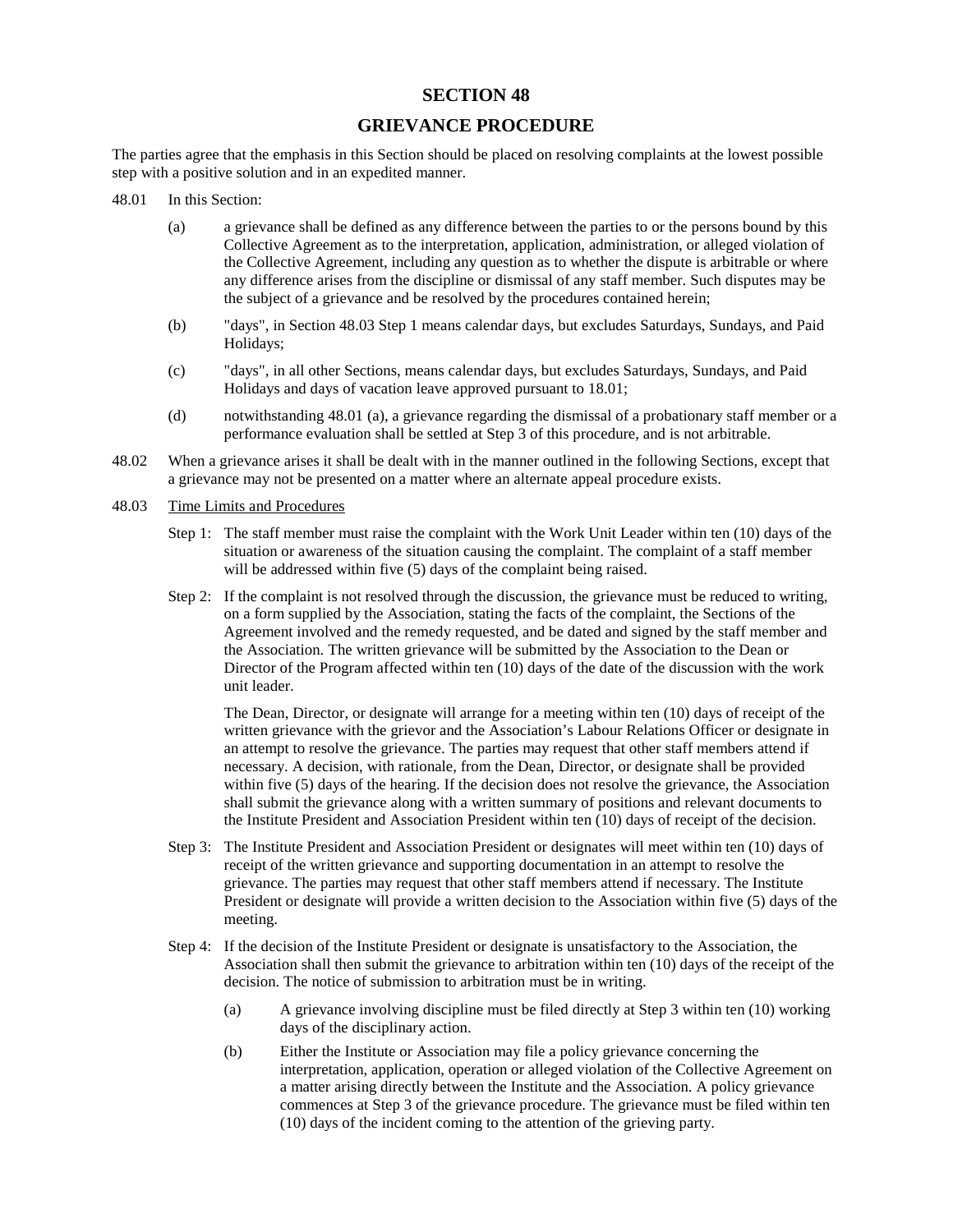- (c) When two or more staff members have a complaint arising from the same incident, the grievance may be handled as a group grievance.
- (d) The policy grievance procedure must not be used for processing individual grievances.
- (e) The parties may mutually agree in writing to extend any time limit. A request for extension of time limits will not be unreasonably denied.
- (f) Any grievance not submitted in conformity with the time limits prescribed in this Section or the agreed to time limit extension, is deemed to have been abandoned and must not be continued or reopened.
- (g) When the party receiving a grievance fails to process the grievance within the time limits specified in this Section, the aggrieved shall automatically be eligible to advance the grievance to the next higher level, except that to advance to Arbitration, a grievance must be a grievance as defined pursuant to 48.01.
- (h) The parties agree that any dispute or grievance concerning the alleged violation of this Agreement, which has not been settled, shall be referred to an Arbitration Board at the written request of either party.
- (i) The decision of the Arbitration Board is final and binding on the parties. The parties will share equally the cost of the arbitration.

#### 48.04 Arbitration Board Structure

- (a) The notice to refer the matter to an Arbitration Board shall contain the grievance in the form set forth in Section 48.03 along with the name of the aggrieved's nominee to the Board of Arbitration.
- (b) Within ten (10) days, the recipient shall inform the other party of its nominee to the Arbitration Board. The two nominees so selected shall, within ten (10) days of the naming of the second of them, choose a third member who shall be Chair of the Arbitration Board.
- (c) If either party fails to name their nominee within the period specified, the Chair of the Labour Relations Board of Alberta shall be requested by the other party to choose their nominee. If the two nominees fail to choose a third member within the period specified, the Chair of the Labour Relations Board of Alberta shall be requested to choose a third member who shall be the Chair of the Arbitration Board.
- (d) The parties may mutually agree in writing to extend any time limit. A request for extension of time limits will not be unreasonably denied.
- (e) The Employer and the Association shall have the option of mutually referring a grievance eligible for consideration by an Arbitration Board to a single arbitrator who shall be the Arbitration Board.
- (f) The nominees of the Employer and the Association to the Arbitration Board shall not be an academic staff member in the Department involved in the grievance nor an employee of the Human Resources Department of the Employer.
- (g) The Employer and the Association shall each bear the total costs of its nominee to the Arbitration Board and shall share equally the total costs of the Chair of the Arbitration Board.
- (h) The Employer shall grant the grievor leave of absence with pay for the purpose of attending the Board hearing of the grievance provided that the leave of absence shall only be for the purpose of attending the hearing. Should the grievance deal with dismissal of a staff member and the dismissal be upheld by the Arbitration Board, no reimbursement for pay shall be allowed.
- (i) The Employer shall grant leave of absence to attend the Arbitration Board hearing:
	- (i) with pay for witnesses who are academic staff members of the Employer who are called by the grievor; and
	- (ii) without pay for the Association's nominee of the Arbitration Board, if employed by the Employer.
- (j) To facilitate the administration of Section 48.04(h)(ii), of this Section, the Employer will grant the leave of absence with pay and invoice the Association for the total costs incurred.
- (k) The Employer and the Association shall share the expenses of necessary witnesses called by the Chair of the Arbitration Board on an equal basis, if the necessary witnesses are not employed by